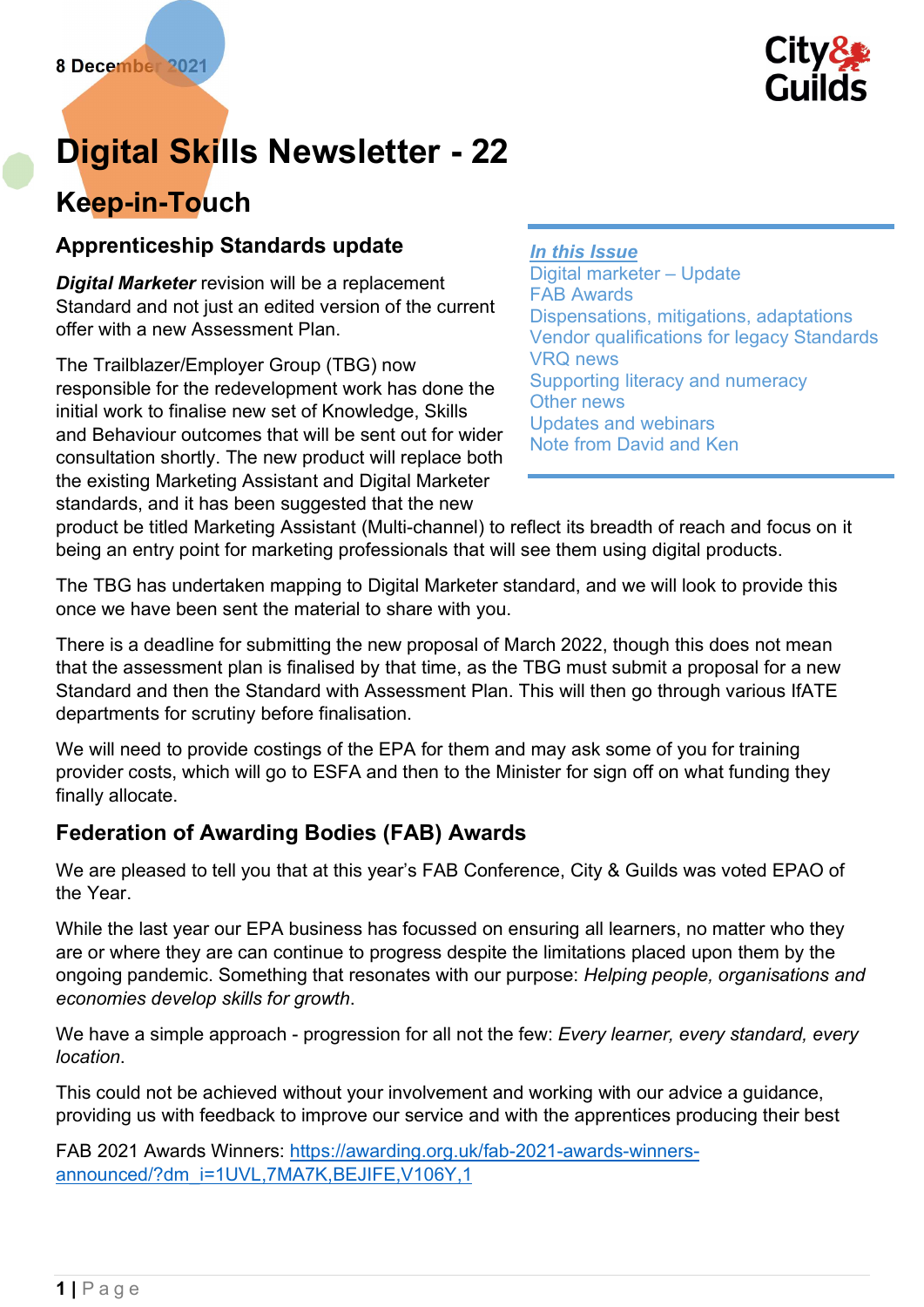#### 8 December 2021 Dispensation, Mitigations and Adaptations



As you will be aware several dispensations, mitigations and adaptations for EPAs (end-point assessments) are being removed at the end of this year. On Monday, 6 December we received notification from IfATE on what they would be withdrawing and what would stay. This is the situation going into 2022.

#### 3 dispensations being withdrawn

- Changes being made to who sits on the EPA interview/discussion panel (when someone in addition to the independent assessor is specified)
- Allowing other suitable evidence of achievements being used in replacement of functional skills qualifications at gateway (other mandated qualifications are covered under temporary discretions)
- Extension to the length of the EPA period (where specified)

ALL use of the three dispensations will be **switched off** on the 31 December 2021 regardless of where the apprentice is within the EPA.

The cut-off point for those flexibilities which are being withdrawn is the date at which the actual assessment occurs, not the date of gateway.

#### 7 dispensations to remain in place

- Observations taking place in simulated environments
- Remote delivery of assessments (including invigilation)
- Pauses being allowed between assessment methods during EPA period
- Assessments taking place outside of usual venues
- Delivery of assessment methods in any order (when a specified order is in the assessment plan)
- Exams/tests being online instead of on paper (where originally specified as paper-based only)
- Gateway sign off being done remotely (where originally specified as having to be face to face

Any end-point assessments that **begin** prior to or on 31 December 2021 but are completed after 1 January 2022 can continue to make use of the flexibilities being withdrawn.

#### City & Guilds guidance for training providers

- Apprentices that complete their EPA before 31 December 2021, using a flexibility that is being withdrawn, but who require a resit/retake after 1 January 2022, are permitted to continue to use the withdrawn flexibility for their resit/retake.
- Apprentices that are due to complete their EPA before 31 December 2021 using the flexibility but, due to extenuating circumstances, are unable to do so prior to the flexibility being withdrawn should be given the opportunity to continue to be assessed using the flexibility, if that is still appropriate.

#### Synoptic Projects at home

Following conversations with NSAR, the Synoptic Project assessment dispensation - Assessments taking place outside of usual venues – looks set to continue for the foreseeable future (i.e. into 2022). YOU MUST check the NSAR website from Tuesday, 11 December for confirmation that this will be the case, before preparing any apprentice to take do their project at home.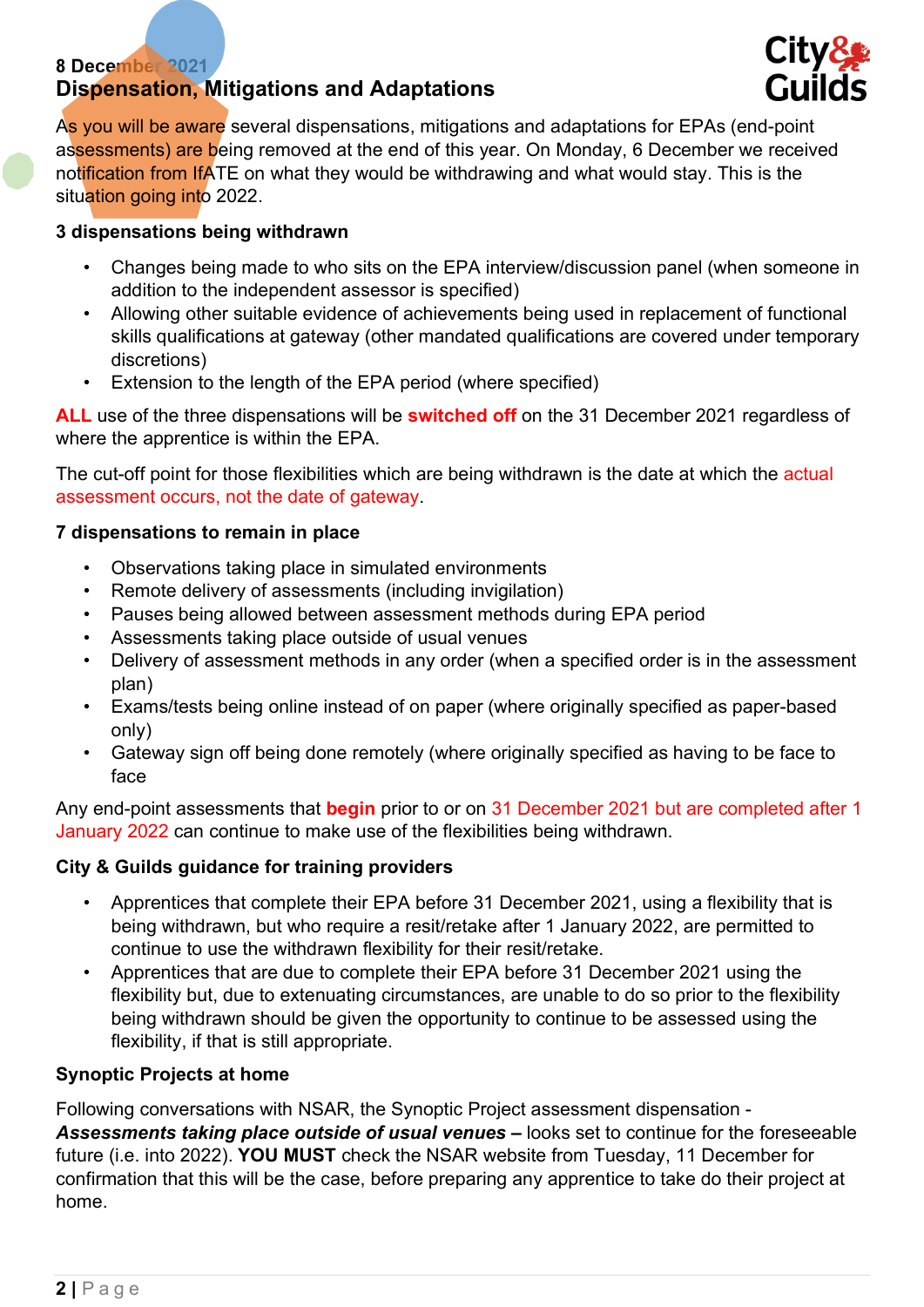#### 8 December 2021 Vendor qualifications for legacy Standards



As we are all aware, many of the Vendor qualifications have changed or been retired while the Standards and Assessment Plans have not been updated to reflect what has been happening. City & Guilds did produce an updated document to include some new offers and changes (CCNA for example), but it has been a plaster on a situation that is continually in flux.

We are pleased to announce that NSAR will introduce a quality process at EPAO (end-point assessment organisation) level that allows employers and providers to have some flexibility and continue to meet assessment plans in one of the following ways:

- 1. if no vendor quals are appropriate just do the knowledge modules
- 2. use an alternative vendor qualification that serves as a suitable proxy for the knowledge module

If you wish to use option (2), and it is not one of the products we have already recognised, you will need to provide a mapping document to show at least 80% coverage of the knowledge module that you wish to claim against. Before you submit this for Gateway we will need agreed that it does map as you have indicated with similar or the same learning objective.

This process offers a flexible, evidence based, sustainable and straightforward approach for the Standards that require a vendor qualification as part of the On-programme evidence and will allow NSAR clear sight of activity and administration.

It is important that you confirm your chosen action with us at earliest opportunity, checking that the vendors and products you intend to use are acceptable, as opposed to wait until going through Gateway, as delays may occur while the relevant checks are carried out.

As with the current situation, Certificates of Achievement signify summative vendor qualification attainment. Proof of attendance, practice assessment or other evidence related to taking the course do not.

NOTE: if the Standard requires a vendor qualification, there is no change in the acceptance of one and one only.

### VRQ qualification news

#### IT Professional qualifications

We have mentioned several times that we are editing and introducing new units to the following qualifications: 7540 (Level 2 and 3), 7630 (Level 4) and 4520 (Levels 2 to 4) and we are still looking at having the full qualifications published during February 2022, with the Unit Route products (7540 and 7630 only) to be ready for the end of March.

This is what it means for you:

- England: wider options for work in traineeships or adult education, with cyber options to develop short programmes as required generic programming units will allow you to deliver any application language that fits in with object oriented, procedural or event driven.
- Wales: Similar to above PLUS: more options for delivery as part of apprenticeships, combined with the Vendor Alike units this allows for programmes that cover software, hardware, infrastructure, web development and cyber security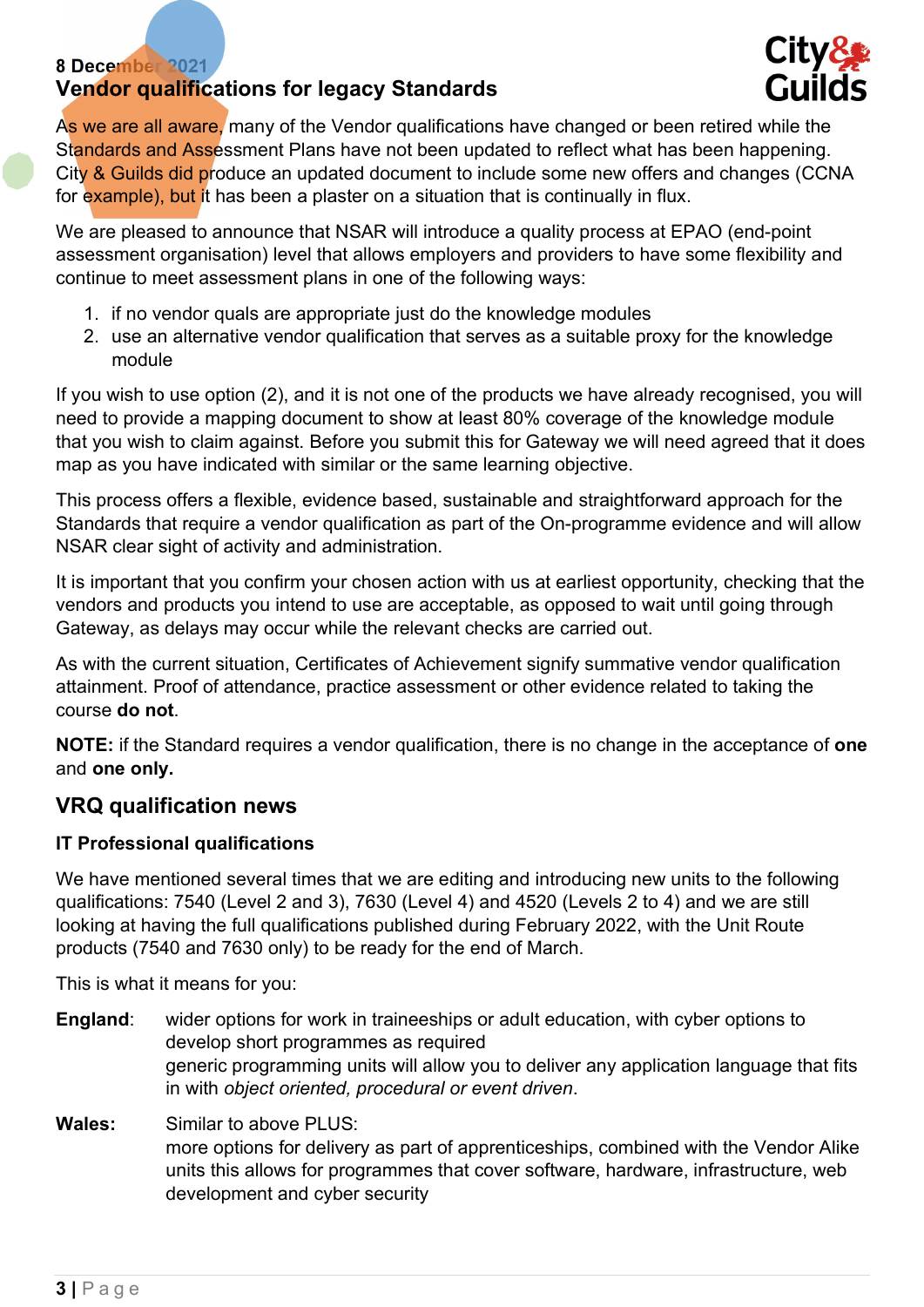8 December 2021

N Ireland: Similar to above PLUS:



more options for delivery as part of apprenticeships, combined with the Vendor Alike units this allows for programmes that cover software, hardware, infrastructure, web development and cyber security

R Ireland: Similar to above PLUS: more options for delivery as part of apprenticeships, combined with the vendor-alike units this allows for programmes that cover software, hardware, infrastructure, web development and cyber security

To provide some insight around the new units to be included, here is a taster:

| Level 2 | Level 2 User Profile Administration (6 credits)<br>Level 2 System Management (6 credits)<br>Level 2 ICT System Operation (9 credits)                                                                                                |
|---------|-------------------------------------------------------------------------------------------------------------------------------------------------------------------------------------------------------------------------------------|
| Level 3 | Level 3 Carrying out Information Security Incident Management activities (9 credits)<br>Level 3 Carrying out Information Security forensic examinations (6 credits)<br>Level 3 Carrying out Information Security audits (6 credits) |
| Level 4 | Level 4 Human Computer Interaction (15 credits)<br>Level 4 IT & Telecoms System Operation (15 credits)                                                                                                                              |

#### Communications Cabling qualifications

We will also be publishing the new Communications Cabling qualifications in February 2022, with a brand-new Level 2 (3668-02) to replace the current product (3667-02). It has been brought up to date with current industry requirements as an entry into this job role, with new assessment and continuing to meet the requirements for JIB and their ECS Network Infrastructure Installation Assistant card (white with green stripe).

There will also be a brand-new Level 3 product that will go into greater depth and breadth than the Level 2 and be aimed at those working for commercial cable installers and includes new units to meet industry needs at the level of competence now being demanded. Again, we have worked with JIB to gain recognition of this qualification and it will meet the ECS Network Infrastructure Installer (Level 3) card (white with gold crosshatch).

The Design and Planning qualification at Level 3 (3667-03) will remain in place, this product will not be reviewed and updated at this time.

#### Other news

#### Cisco Networking Academy news

Are you a Cisco NetAcad or thinking of becoming one? To deliver Cisco programmes your staff need to be certified Cisco Instructors and there is now an offer that will allow you to upskill/reskill or gain these skills for the first time.

There is to be some free courses from February 2022 and early enrolment for the next free Cisco Instructor remote training course is now open. If you are interested in enrolling or learning more, please go to this announcement by Andrew Smith using the link below.

Also note that this is now a collaboration between 6 x ITCs including Anglia Ruskin University, Birmingham City University, Glasgow Caledonian University, Technological University Dublin, University of Wales - Trinity St David and The Open University.

https://www.linkedin.com/posts/teraknor\_training-experience-share-activity-6871019421725429760-4tws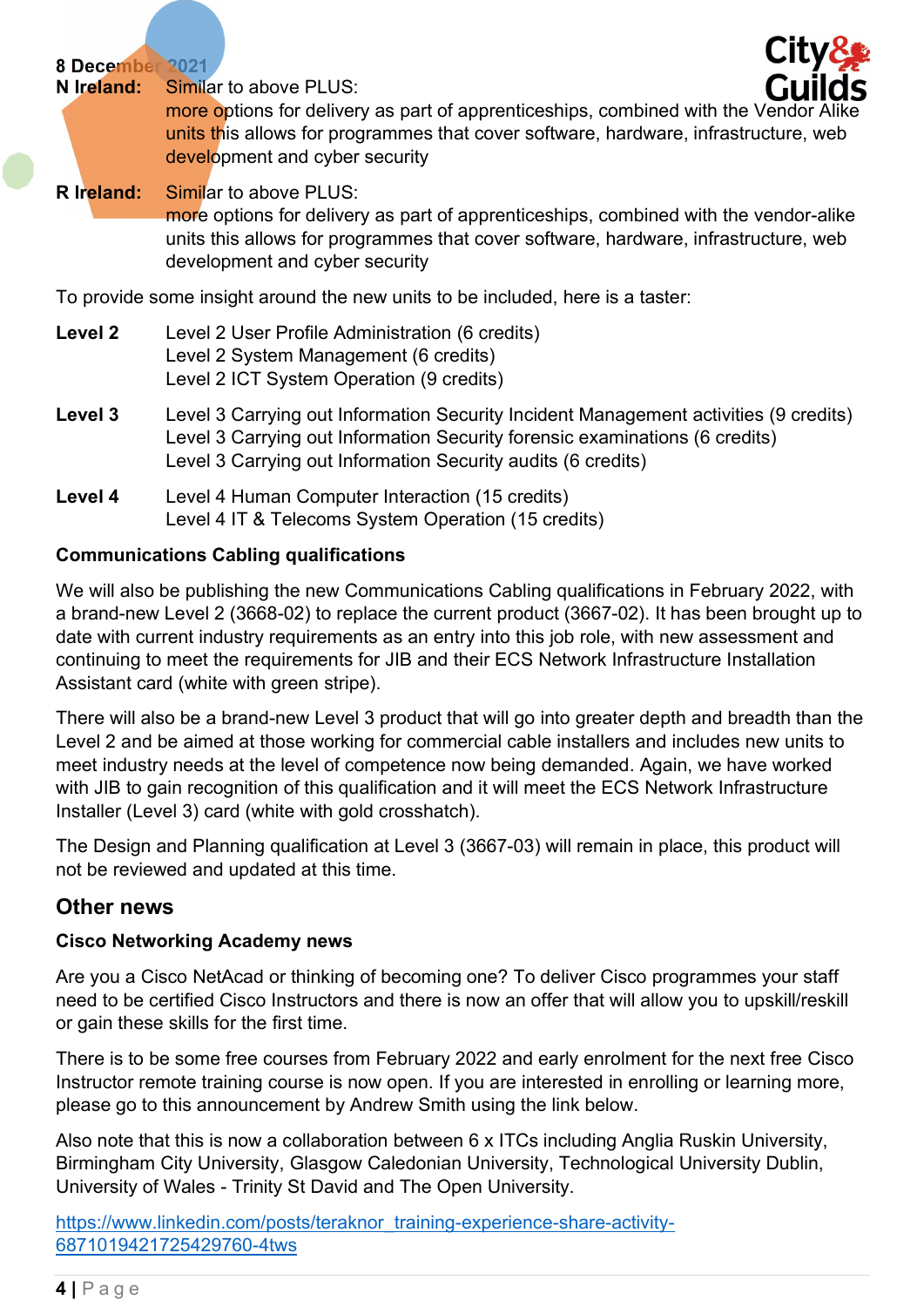#### 8 December 2021 Lifelong Learning



ESFA/DfE have announced an extension to the eligibility for accessing the Level 3 adult offer funded by the National Skills Funding (NSF).

Previously, only learners without a prior full Level 3 qualification were able to access full funding for the qualification on the NSF list. But at the AOC conference, the Secretary of State announced that the offer would now be extended. From April next year any adult in England who is earning under the National Living Wage or is unemployed will also be able to access these qualifications for free, regardless of their prior qualification level.

The following digital/ICT product has been added to this list

| ∣ number   | <b>Qualification Qualification Title</b>                                  | Level | <b>Funding</b>                          |
|------------|---------------------------------------------------------------------------|-------|-----------------------------------------|
| 500/3476/5 | City & Guilds Level 3 Certificate in ICT<br><b>Systems and Principles</b> |       | National Skills Fund -<br>level 3 offer |

#### Essential Digital Skills Qualifications (EDSQs)

City & Guilds is still in the process of developing its EDSQs and is currently waiting for feedback from Ofqual about the technical evaluation of the qualifications.

Once we have this feedback, we will be able to share with centres more information about our qualifications and a planned launch date.

In the meantime, a link to information about the National Digital Standards these qualifications are based on is available from this webpage and we will update the information here as we have more to share.

#### FE News launches new site

- Things to consider on the new site:
	- **Login to your Newsroom to update your profile picture and check your Newsroom** information.
	- Your logins should remain the same.... but now would be a good time to update your password if you haven't done this in a while.
	- If you have any problems logging in, or uploading content, please email Kelly on editor@fenews.co.uk and she will help you
- New site changes
- If now has different tiers of membership on your newsroom. For anyone with a freemium account on the old system, this will be the same on the new FE News… but you can upgrade if you want to.
- Giving users more control and autonomy, helping segment the content more.
- Progressing solution led thought leadership into Collective Intelligence!
- FE News are also moving into collective intelligence
- Progressing from solution led thought leadership into collective intelligence.
- No one has all the answers to the sectors' challenges… but as a collective, we can have a crack at the challenges of today, but most importantly of the challenges of tomorrow!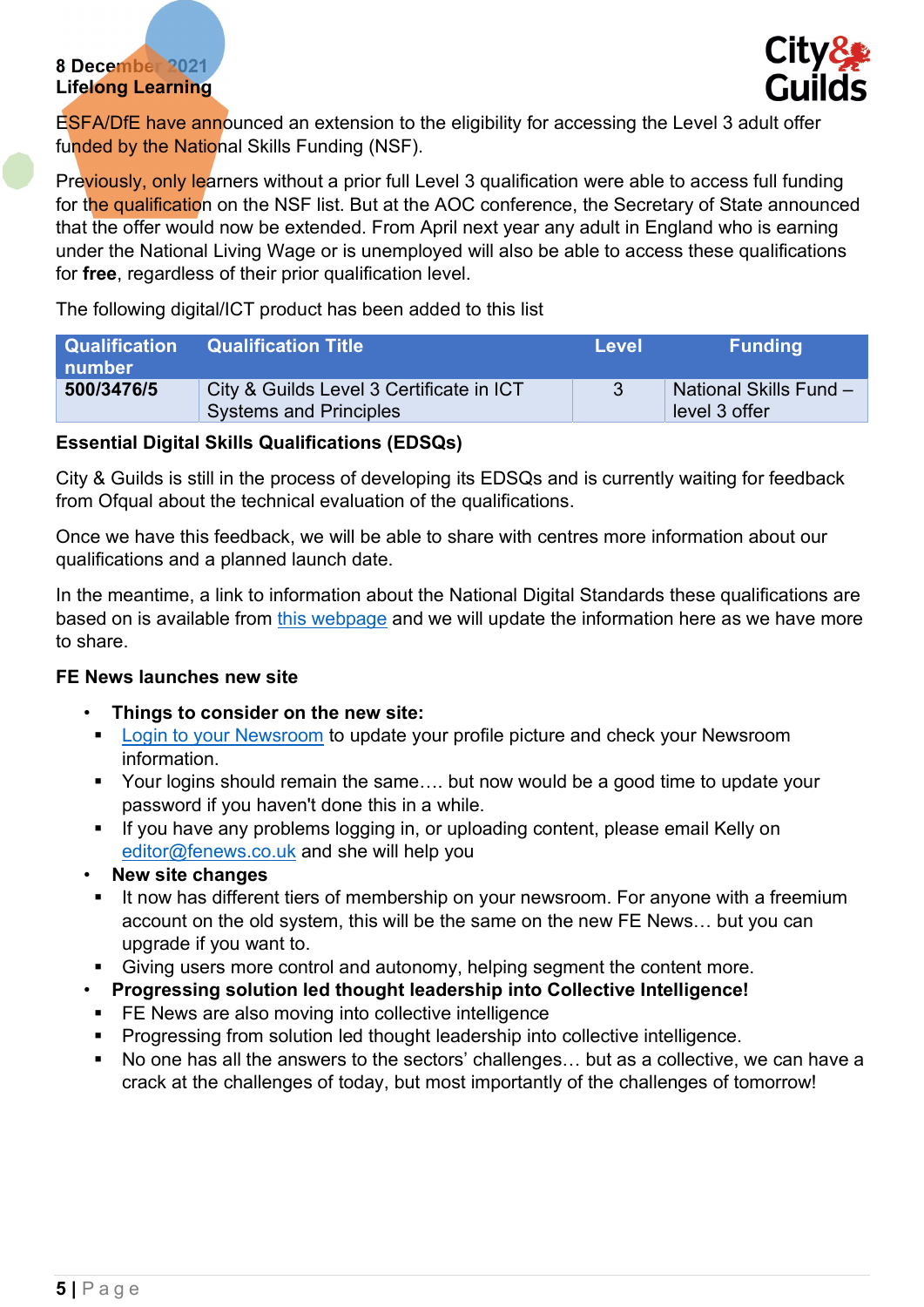#### 8 December 2021

#### Useful links to funding information and more – courtesy of apprenticeships4England



| <b>Sector</b>                      | <b>Activity</b>    | <b>Title</b>                                                              |
|------------------------------------|--------------------|---------------------------------------------------------------------------|
| <b>Further</b><br><b>Education</b> | <b>Action</b>      | coronavirus (COVID-19) 2021 qualifications funding<br>claim form          |
|                                    | <b>Reminder</b>    | claims form for mass testing exceptional premises cost<br>to close soon   |
|                                    | <b>Reminder</b>    | changes to payment history in Manage your education<br>and skills funding |
|                                    | <b>Information</b> | version 2 of the apprenticeship funding rules                             |
| <b>Academies</b>                   | <b>Action</b>      | coronavirus (COVID-19) 2021 qualifications funding<br>claim form          |
|                                    | <b>Reminder</b>    | changes to payment history in Manage your education and<br>skills funding |
|                                    | <b>Information</b> | academy finance professionals event resources &<br>feedback               |
|                                    | <b>Information</b> | new tendering 'jargon busting' good practice guide                        |
|                                    | <b>Information</b> | school resource management webinars                                       |
| <b>Local</b><br><b>authorities</b> | <b>Action</b>      | coronavirus (COVID-19) 2021 qualifications funding claim<br>form          |
|                                    | <b>Reminder</b>    | claims form for mass testing exceptional premises cost to<br>close soon   |
|                                    | <b>Reminder</b>    | changes to payment history in Manage your education and<br>skills funding |
|                                    | <b>Information</b> | academy finance professionals event resources &<br>feedback               |
|                                    | <b>Information</b> | school resource management webinars                                       |

Note: the links are live in the Presentation document sent.

#### Supporting – literacy, maths and ESOL

We're committed to supporting your maths, English and ESOL delivery in the best way we can.

"Connect. Share. Network" is a place for teachers/ tutors and co-ordinators delivering any of our City & Guilds Bite-sized maths and English qualifications, ESOL, Employability, Essential Skills (Northern Ireland) and Essential Skills (Wales); to network, share insights and reflect on their experiences.

For more information, visit our maths and English resource hub:

https://email.cityandguilds.com/1LRT-7M7CK-8SBRNF-4MCMMW-1/c.aspx